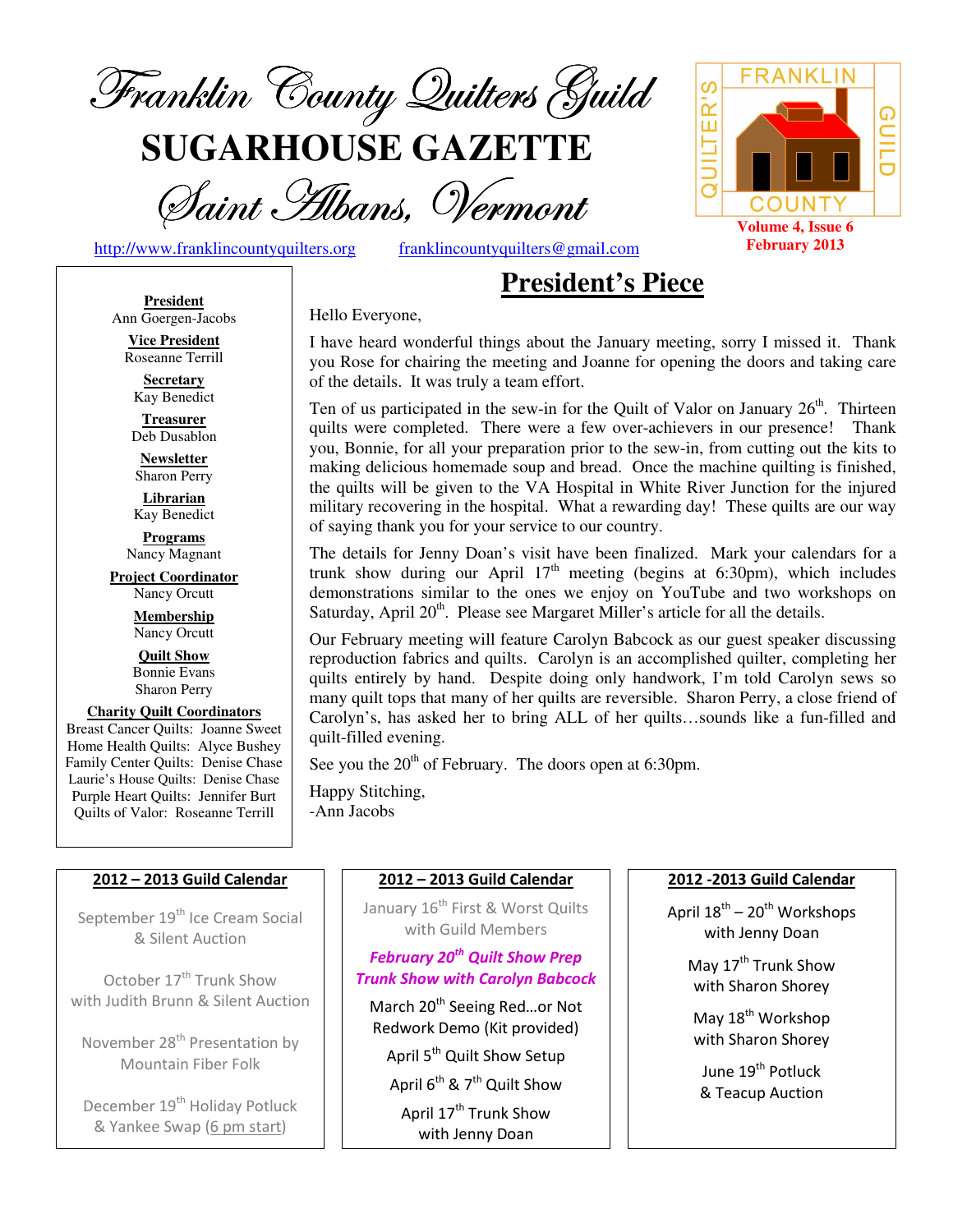# Be My Valentine!!!



# **FRANKLIN COUNTY QUILTERS GUILD**

Minutes of January 16, 2013

Present: Total attended 37, including two new members: Carol Mahoney and Gail Paris

Meeting called to order at 7:00 p.m. by Roseanne Terrill, Vice President

Secretary's Report: Motion to accept by Sharon Perry, seconded by Joanne Sweet

Treasurer's Report: Motion to accept by Sharon Perry, seconded by Gerda Thibault

## **Old Business**

- T3 (Tips, Tricks and Techniques)
	- − Use Ricky Tims' Stable Stuff for paper piecing; can be fed thru printer, doesn't have to be removed, washes very soft if left in - Diane Forey
	- − Pineapple block demo Maggie Stockwell
	- − Surgeon's knot demo for tied quilts Joanne Sweet
	- − Use rubber door stops, or rolled/folded towel, under back of sewing machine to tilt it forward for better visibility - Joanne Sweet
	- − Use scrap batting for a portable design wall Roseanne Terrill
	- − Half Hex Template demo for hexagons and braids without Y seams - Roseanne Terrill
	- − Use 5 gallon "Bucket Jockey" from Home Depot for storing and transporting supplies - Elaine Magnan
	- − Use tool box for storing and transporting supplies Gerda Thibault
	- − Orvus Paste available for less \$ and in large containers at horse supply stores - Sharon Perry
- Ouilt Show
	- − Volunteer sign-up sheet was circulated.
	- − Several merchants are doing advertising for us and may decorate their own windows.
	- − Hannaford wants to hang charity quilts again.
	- − Silent auction has only two items so far.
	- − Thirteen quilts have been registered for the show. Kay Benedict's phone number changed to 782-5708 (to be changed on registration forms).
	- − Demo table could use some of our T3 demos Sign up with Margaret. Vendors are also being encouraged to demo their products at the demo table.
	- − Kris Bachand has finished most of the ribbons.
	- − Quilt Show meeting Saturday, January 19
- Work Day to make quilts for veterans scheduled for Sunday, January 26
- Raffle Quilt "Share" blurb and photo on facebook for big return!
- There will be no more newsletter notice emails. Look for newsletter on website a week or more before next meeting.
- Thank You card from Kate Laddison of NMC for First Baby of 2013 quilts

#### **New Business**

- Sign-up began for Sharon Shorey workshop (miniature) sampler quilts, paper-pieced) scheduled for Saturday, May 18 at Church of the Rock. Limited to 15 people, \$30 non-refundable.
- April meeting will be trunk show by Jenny Doan of Missouri Star Quilt Co., with weekend workshops to be scheduled.
- Raffle Quilt 2014: Denise Chase needs more 6 1/2" squares (two identical cream, two identical medium or dark).
- Charity Quilt 2013: Char and Christy could use more 2½" strips (contrasting light and medium/dark).

**Mystery Quilt** Part 5 was distributed.

**Show and Tell** - Four charity quilts, and other quilts and projects

## **Monthly Drawings**

- Door prize won by Rolande Fortin
- Charity Quilt drawing won by Alyce Bushey

**Next meeting:** Wednesday, February 20, 2013 at 7:00 p.m. Guest speaker will be Carolyn Babcock on using reproduction fabrics.

Program: "First or Worst" quilts by guild members

Meeting adjourned at 9:00 p.m. Minutes submitted by Kay Benedict, Secretary

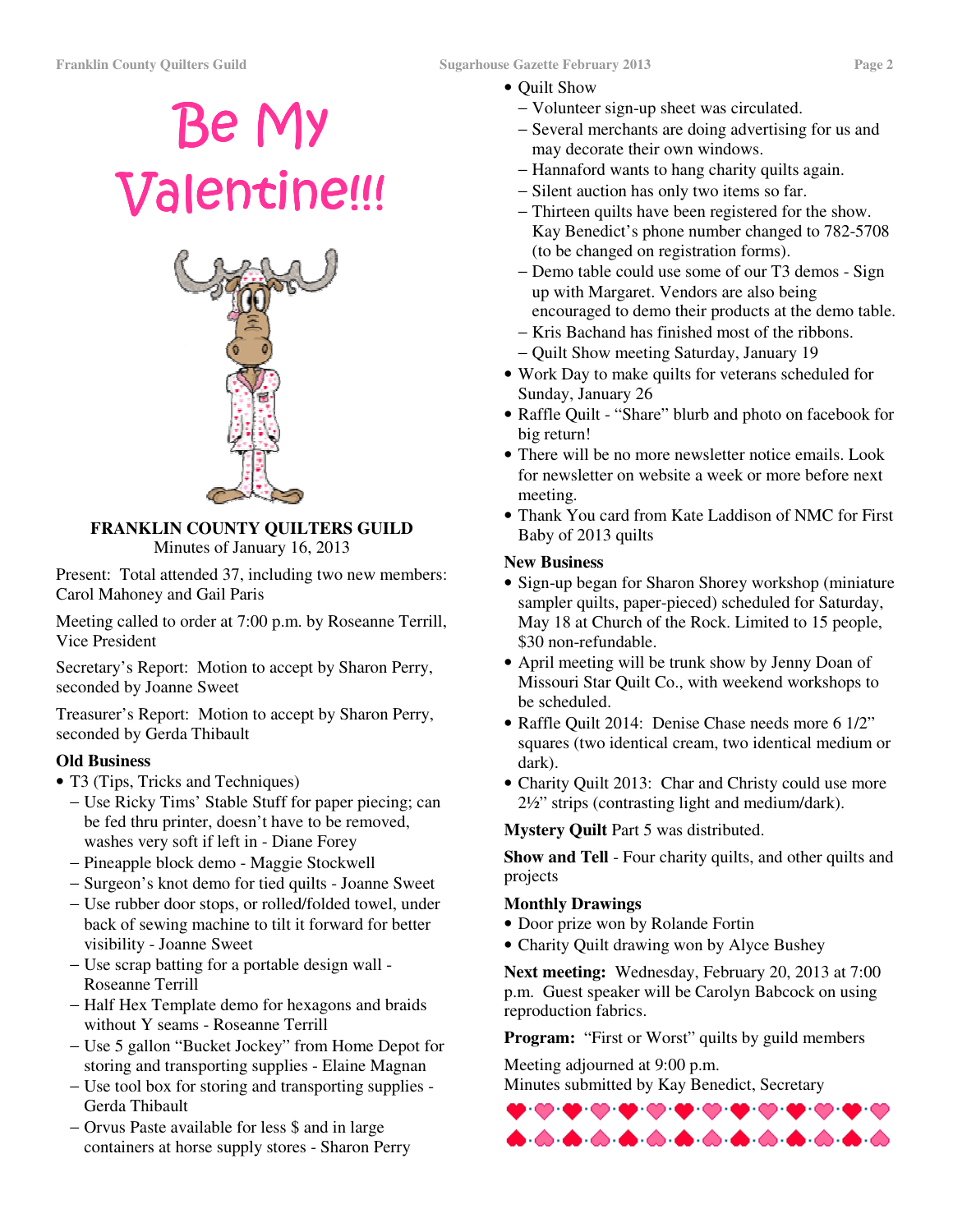## **FEBRUARY PROGRAM: REPRODUCTION FABRICS AND REPRODUCTION QUILTS**

Carolyn Babcock, of Montgomery Center, will be the guest speaker for the February meeting. She will provide a short presentation about reproduction fabrics and delight us with many of her quilts made entirely with handwork…no rotary cutters or machines involved!!! Carolyn enjoys making reproduction quilts, especially those of the Civil War era. While she uses no "modern day" quilting tools, Carolyn has made so many quilt tops many of her quilts are reversible.

Carolyn has won several awards at the Vermont Quilt Festival including a special award for the Best Hand-Quilted Sampler Quilt. Her quilt, *Wild Nights*, composed of 9 mariner's compasses, was one of only 28 quilts juried into a special exhibit at the New England Quilt Museum in 2006. *Best of New England Guilds*, curated by Anita B. Loscalzo, celebrated exceptionally talented quilters living in New England.

## **MYSTERY QUILT REPLACES BLOCK OF THE MONTH THIS YEAR**

Nancy Orcutt is this year's Project Coordinator. Instead of creating a Block of the Month (BOM) program for this membership year, Nancy will present a mystery quilt each month. The mystery quilt is called "Seven Easy Pieces" by Piece by Number. If you are in need of a copy of the instructions handed out at a previous guild meeting, please contact Nancy, 524-4511 or nlorcutt08@gmail.com.

## **TIPS, TOOLS, OR TECHNIQUES (T<sup>3</sup> )**

The Tips, Tools, or Techniques  $(T^3)$  feature at each meeting continues to grow bigger and bigger each month. In January, seven guild members shared nine different tips (see meeting minutes above). Several of the tips and techniques shared can be viewed in tutorials available on the Missouri Star Quilt Company at http://www.missouriquiltco.com/

#### Speaking of the Missouri Star Quilt Company…

#### **JENNY DOAN IS COMING!**

Last fall when Jenny Doan and her wonderful tutorials were mentioned at a meeting, Deb Dusablon casually stated, "She's my sister-in-law." Little did we know that we would all benefit from this family connection.

Here are the details or our April visit from Jenny Doan. On Wednesday April  $17<sup>th</sup>$ , Jenny will do a trunk show at the Church of the Rock in the Sanctuary. Her show will start promptly at 6:30 so come early for a good seat. Jenny will demo a few of her techniques and show the resulting quilts. We're encouraging her to bring the rulers/templates for purchase. We'll be sending out information and inviting other guilds for a \$10 per person guest fee.

If you have completed one of Jenny's tutorials, you are encouraged to bring your project along. At the end of the show, we'll have everyone show their projects. That should be a great tribute to Jenny and show stopper in itself!

In addition to the trunk show and demo on Wednesday, we've arranged for two classes on Saturday, April 20<sup>th</sup>, and are limiting class size to 20. Jenny will show two techniques at each class. She'll have the rulers and templates if you need them. You will need fabric, machines, sewing supplies, etc. We suggest you bring a task light to light up your sewing space at the church.

You may sign up for either the morning or the afternoon class and be put on a waiting list for a second class if we have openings. Only our guild members will have this opportunity. The fee per class is \$25, payable to FCGQ at the February meeting and after by mail to Margaret Miller, 1824 Reynolds Road, St Albans, VT 05478. If you are away from home and wish to reserve your spot, please send your check and class request in time to arrive by Thursday, February  $21<sup>th</sup>$ , or later. Include your email or phone so we can contact you. Or have your friend sign you up on Wednesday night.

The Saturday morning class will be *Dresden Plate* and the afternoon class will be *Summer in the Park*. The second choice for each class will be voted on at the February meeting. We'll offer three choices and the top two will be included in one of the classes. So, stay tuned and make sure you come to the February meeting!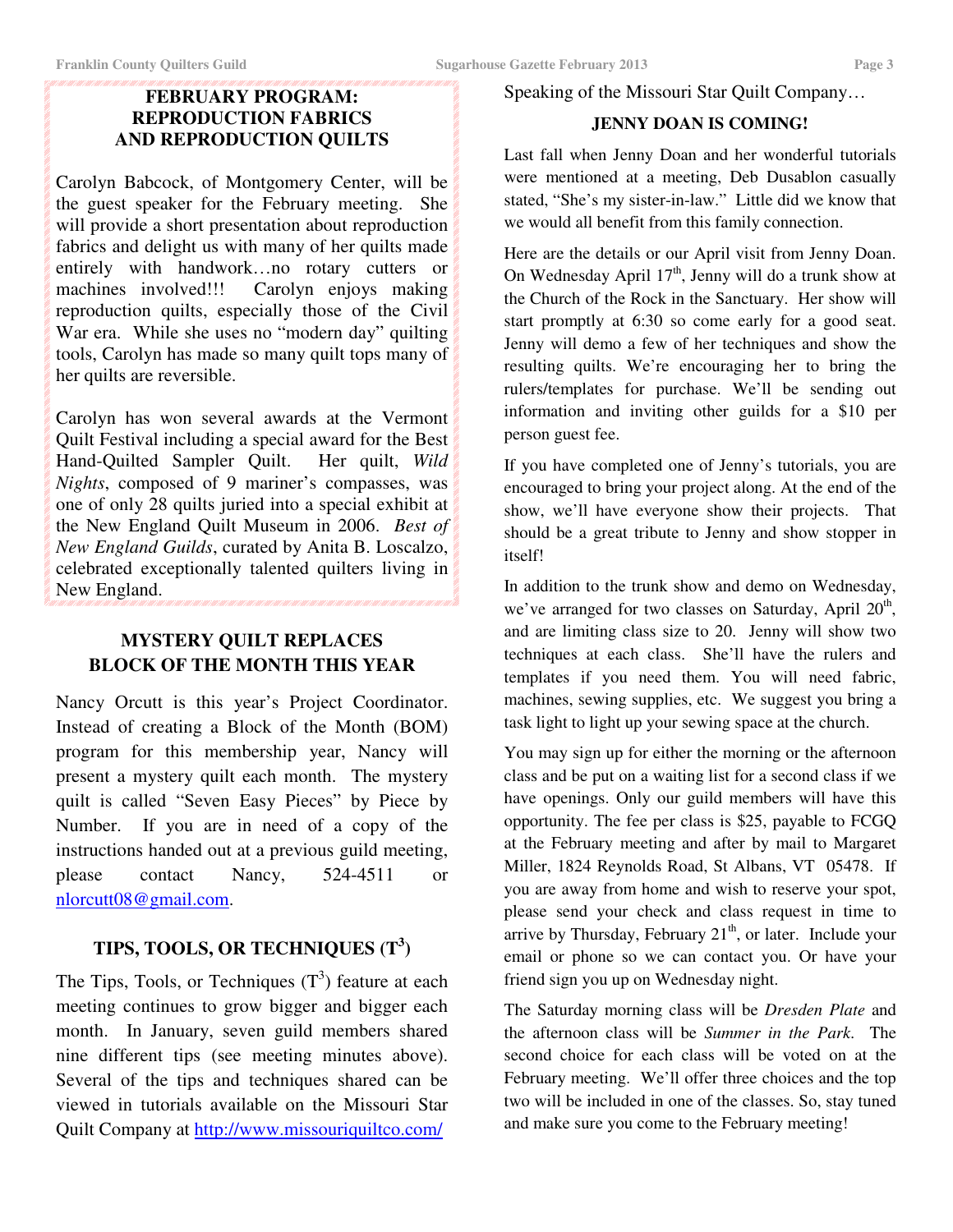#### **FEBRUARY 2013 TREASURER'S REPORT**

## **FRANKLIN COUNTY QUILTER'S GUILD Treasurer's Report -- February 20, 2013**

| <b>Opening Balance</b>                                                                                                                                                                                                                                                                                             |              |                                                                                       | \$3,019.15 |
|--------------------------------------------------------------------------------------------------------------------------------------------------------------------------------------------------------------------------------------------------------------------------------------------------------------------|--------------|---------------------------------------------------------------------------------------|------------|
| <b>Funds collected</b><br><b>Silent Auction</b><br>Membership<br>Raffle tickets (YTD: \$566.00)<br>Sharon Shorey workshop<br>QS Pole reimbursement<br>Coupon donation<br>Sale table                                                                                                                                |              | \$472.00<br>\$45.00<br>\$125.00<br>\$330.00<br>\$52.47<br>\$11.00<br>\$6.00           |            |
|                                                                                                                                                                                                                                                                                                                    | Sub-Total    | \$1,041.47                                                                            |            |
|                                                                                                                                                                                                                                                                                                                    | <b>Total</b> |                                                                                       | \$4,060.62 |
|                                                                                                                                                                                                                                                                                                                    |              |                                                                                       |            |
| Funds paid out<br>Church of the Rock, Feb rent<br>Gerald Perry, Room set-up for Feb<br>Chamber of Commerce, QS advertising<br>Christy Mulyca, QS Raffle posters<br>Nancy Orcutt, BOM copies<br>Bonnie Evans, (1) ink cartridge<br>Sharon Perry, Web Hosting 2012-2013<br>Cincinatti Insurance Co, Ins payment 2013 |              | \$35.00<br>\$25.00<br>\$40.00<br>\$15.59<br>\$14.31<br>\$43.99<br>\$47.52<br>\$334.00 |            |

## **Grand Total \$3,505.21**

Respectfully submitted,

Deborah L. Dusablon, Treasurer 02/20/13



Deadline for articles for next newsletter:

Wednesday, February 27<sup>th</sup>, 2013

Please email articles to Sharon Perry, vtquilter@gmail.com, or mail to PO Box 517, Montgomery Center VT 05471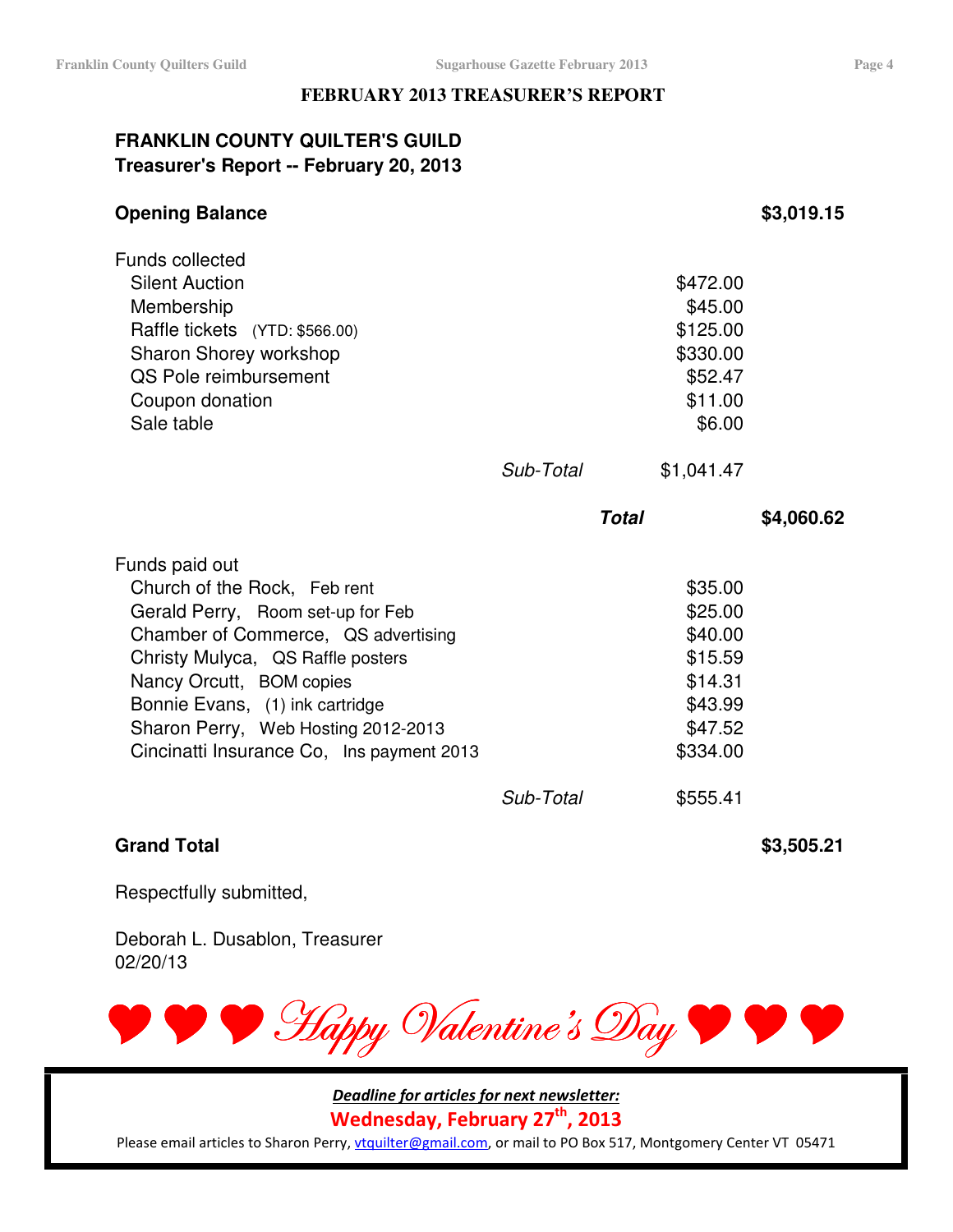

#### **QUILT SHOW: 52 DAYS AND COUNTING**

The 2013 Quilt Show is only 52 days away, and the planning and preparations now quick into high gear. Although there is a committee overseeing the planning, we depend on

all guild members to ensure the quilt show is a huge success. Continue reading to see how you can help.

**- We need QUILTS!** It's all about the quilts!!! As of this newsletter, we only have 16 quilts registered, and we need many more to fill City Hall. Kay Benedict has once again volunteered as the Quilt Registration coordinator wants to have the quilts registered sooner rather than later. So let's help her out and get ALL the quilts registered at the February meeting. The committee challenges each guild member to enter at least one quilt. But don't stop there; we need lots more quilts to fill up the gym at the City Hall. As a reminder, **registered quilts will need to be dropped off on Friday, April 5th, between 3:00 p.m. and 5:00 p.m.** If you're not available to drop your quilt(s) off during these hours, please have a friend bring your quilt(s) to City Hall.

**- We need volunteers!!!** Bonnie Evans still needs a few members to fill white glove positions, and Margaret Miller needs a few members to volunteer to do a demo at the quilt show. Please see Bonnie if you can white glove at the show **OR** see Margaret if you have a quick demo to share with attendees at the show.

**- We need donations!!!** The Silent Auction needs more items for the **Silent Auction** table. Table runners/toppers, matching placemats and napkins, bags and totes, wall-hangings, quilt kits, and gift baskets have all been popular sellers in the past. If you have an item to donate, bring it to the guild meeting. We also need **fat quarters** for the basket of FQs we use as a prize for the raffle. If you have any fat quarters, please give them to Gwen Guyette.

**- We need your raffle tickets!!!** Dale McFeeters is the raffle ticket coordinator again this year. She asks that each member return the raffle tickets and money for the tickets in an envelope with the member's name written on the outside. Dale wants to be sure to properly credit the returned tickets and money to the correct member and avoid making

unnecessary telephone calls looking for unreturned tickets. As a reminder, each member is required to sell (or buy) two books of raffle tickets to remain a member in good standing.

## QUILT TIPS

- When washing large pieces of fabric, such as backing, fold the fabric into  $4<sup>th</sup>s$  or  $3<sup>rd</sup>s$ , and baste along the right and left edges and down the middle. This makes it much easier to "untangle" after washing and drying. It also helps to reduce wrinkling.

- If you pay attention to the grain line while pressing your quilt projects, everything will come out square. Just remember to press with the straight grain of the fabric as much as possible; the selvage edge runs on the straight grain. Cross grain and bias both stretch, the straight grain doesn't.

- For those who use silk thread when doing appliqué but get frustrated because the thread keeps slipping out of the needle, try this. After you thread the needle, pull the thread through so one end is only about 4" from the eye of the needle. Tie a double knot immediately behind the eye of the needle. You'll find that it won't hinder your appliquéing as the knot is smaller than the end of the needle.

- Take photos and keep a written record of all your completed quilts. Make sure you label each of your quilts properly too on the back, so there is always a permanent record of who, when, and for whom the quilt was made.

- Use different widths of masking tape to guide you in an easy way to quilt parallel lines without marking the quilt top.

- If you're a new quilter, take the time to learn good practices and techniques. Once you have the basics right, your skills will naturally develop.

- Maintain your machine! There's nothing more frustrating than a breakdown when you're in the middle of sewing.

- When prewashing fabrics, clip the corner of each piece to prevent a big, tangled, spider web mess when the machine stops!

- Dark chocolate is a quilter's BFF…enjoy some!!!